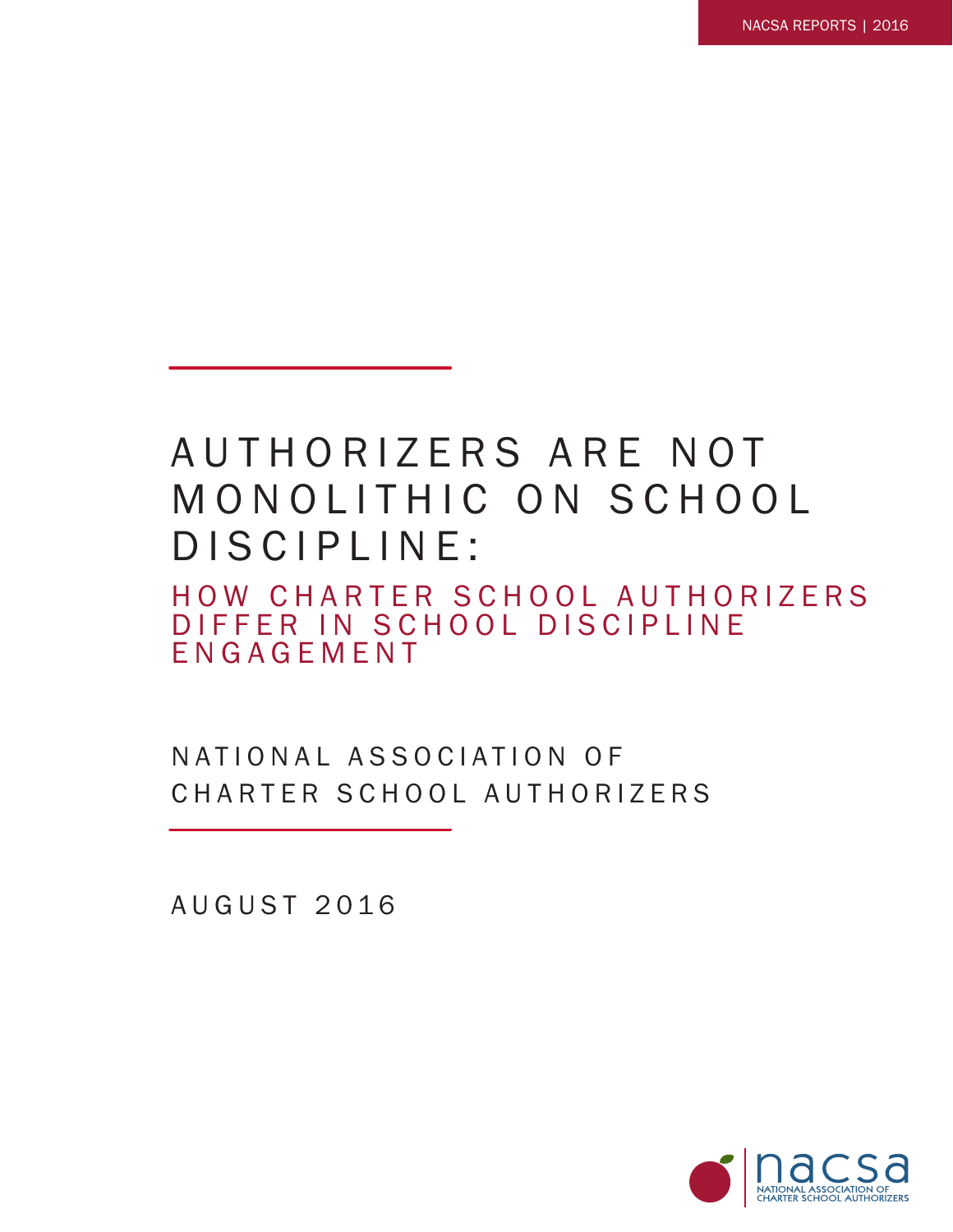#### © 2016 National Association of Charter School Authorizers

The National Association of Charter School Authorizers (NACSA) is an independent voice for effective charter school policy and thoughtful charter authorizing practices that lead to more great public schools. Our research, policy, and consultation work advances excellence and accountability in the charter school sector. With authorizers and other partners, we have built the gold standard for charter school authorizing. Through smart charter school growth, these authorizers will give hundreds of thousands of children an opportunity for a better education each year. For more on NACSA, please visit [www.qualitycharters.org.](http://www.qualitycharters.org/)

We encourage the free use, reproduction, and distribution of our materials, but *we require attribution for all use.* 

Please cite this report as:

Rausch, M.K. & Conlan, S.K. (2016). *Authorizers are not monolithic on school discipline: How charter school authorizers differ in school discipline engagement*. Chicago, IL: National Association of Charter School Authorizers. Retrieved from: [http://www.qualitycharters.org/wp](http://www.qualitycharters.org/wp-content/uploads/2016/08/Authorizers-Are-Not-Monolithic-on-School-Discipline-August-2016.pdf)[content/uploads/2016/08/Authorizers-Are-Not-Monolithic-on-School-Discipline-August-2016.pdf](http://www.qualitycharters.org/wp-content/uploads/2016/08/Authorizers-Are-Not-Monolithic-on-School-Discipline-August-2016.pdf)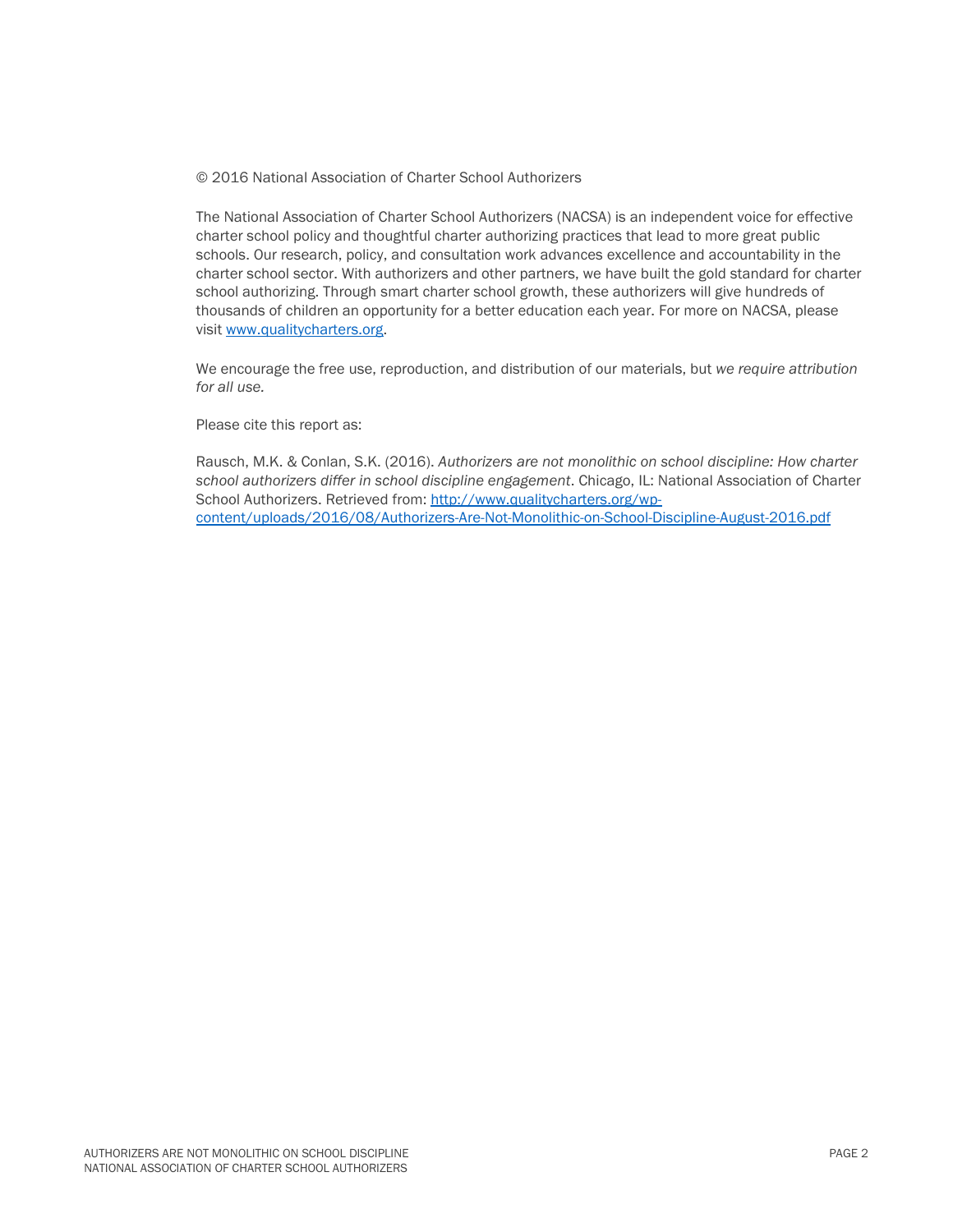# EXECUTIVE SUMMARY

In theory, authorizers play an important role in decisions regarding charter schools and student discipline, as they are the bodies responsible for protecting the public interest, while balancing school autonomy and accountability. Within public education, a rigorous debate is occurring about student discipline practices, particularly suspensions and expulsions. The practices of charter schools are part of this debate, yet little is known about what is currently happening on the ground. Are they too heavy handed? Or are they currently not doing enough?

As the nation's only organization that collects data on authorizers' practices and perspectives, we are tracking this debate and authorizers' practices closely. This year, for the first time, our annual survey of charter school authorizers included questions related to how authorizers view their role when it comes to student discipline, and what, if anything, they are doing in their day-to-day work.

This report further examines NACSA's [recently released data on authorizer perspectives and practices](http://www.qualitycharters.org/research-policies/archive/authorizing-data-depth-discipline/) on school discipline. While the big picture information demonstrated a range of approaches and perspectives, inspection of the data within each authorizer's individual responses appeared to reveal some patterns.

### KEY FINDINGS

Our analysis found that all authorizers do not approach school discipline in the same way. There appears to be two distinct groups of authorizers: one group—termed the Monitor & Report group—uses a range of monitoring, collecting, and discipline reporting practices more frequently compared to the other group termed the Hands Off group—comprised of authorizers that are much less likely to use those same practices.

After analyzing the two groups, we found:

- When it comes to school discipline, the vast majority of authorizers are using transparency-based practices. The "Monitor & Report" group, comprising nearly two-thirds of all authorizers sampled, overwhelmingly collects, monitors and reports information about discipline in the schools they oversee. In addition, nearly all authorizers in this group require charter school applicants to submit discipline plans.
- A smaller group of authorizers are not actively monitoring and overseeing the school discipline **practices of their schools.** The "Hands Off" group, consisting of about 40 percent of the authorizers surveyed, was much less likely to require charter school applicants to submit comprehensive discipline plans or to monitor and publicly report the suspension and expulsion rates of schools in their portfolio. None of the authorizers in this group set performance expectations for suspension or expulsion rates in their schools.
- Currently, most authorizers are not heavy-handed in their approach to student discipline. In fact, authorizers in both groups appear reluctant to—or unclear if and how to—intervene when disciplinary challenges emerge. Authorizers are not using a range of intervention practices, such as requiring changes to staffing or closing schools for persistent discipline violations, nor have they considered using these practices.

This will certainly raise questions with readers about whether authorizers should be more interventionist in their practices, or should continue with the status quo. Yet the data are clear: most authorizers are not intervening in charter schools when school discipline problems occur, even eschewing less intrusive interventions.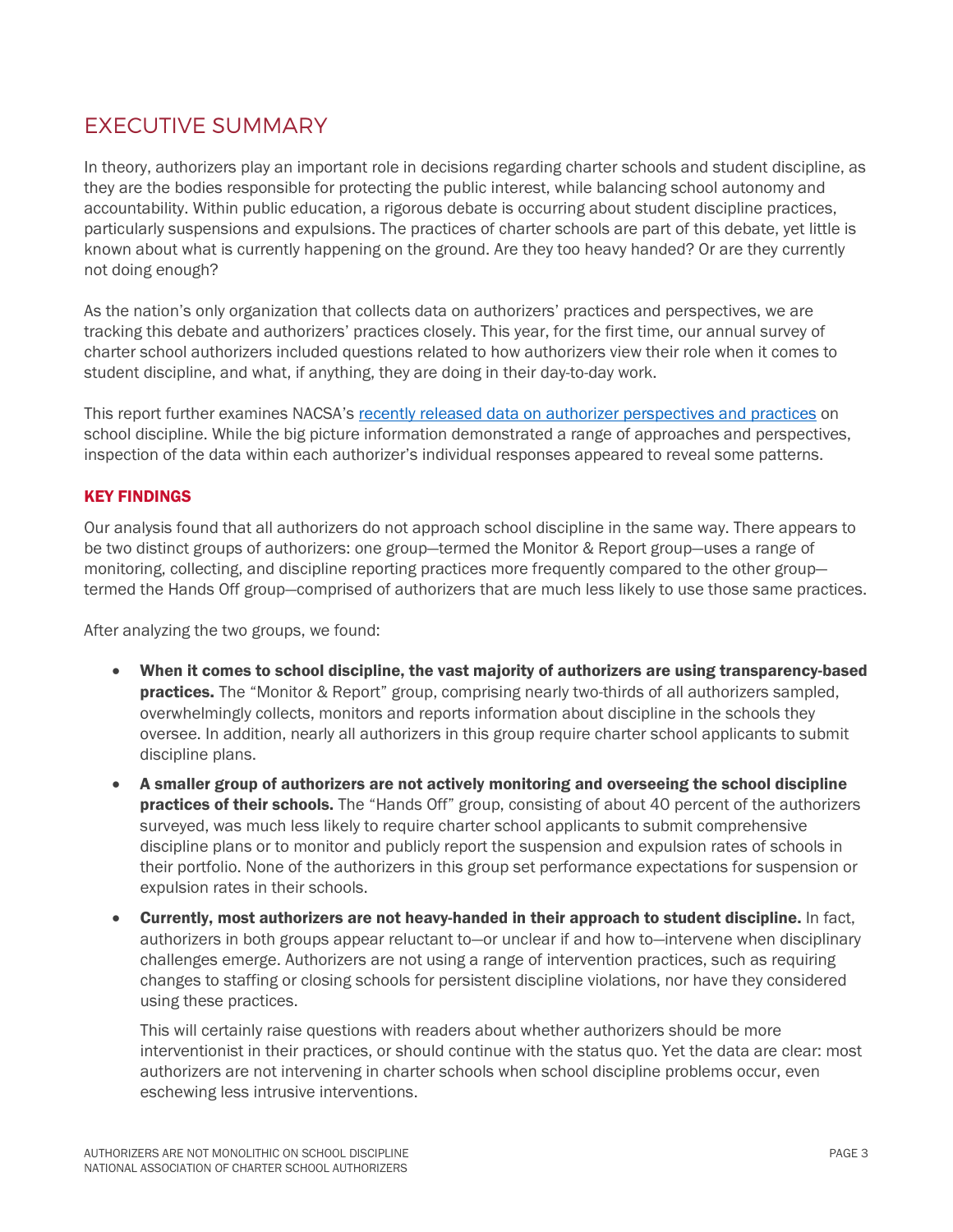• There is no clear link between the size, type or number of schools an authorizer manages and its student discipline practices. Despite the prevailing wisdom that school district authorizers (LEAs) are recreating the same largely ineffective, top-down models of student discipline that we find in some places in the traditional sector, our findings suggest that LEA authorizers are no more or less likely to require applicants to have comprehensive discipline plans or monitor and report discipline data.

### NEXT STEPS

While most authorizers are active in monitoring and reporting the school discipline rates of schools in their portfolio, a large number are not. Even fewer authorizers across both groups are reporting disaggregated discipline data.

As the public debate about student discipline continues, NACSA will continue to promote tools that help authorizers smartly and publicly report on discipline information, such as [Equity Reports](http://www.qualitycharters.org/2016/07/honest-approach-school-discipline/) by the District of Columbia Public Charter School Board (DC PCSB).

As part of NACSA'[s Quality Practice Project,](http://www.qualitycharters.org/research-policies/archive/quality-practice-project/) a new research project underway, we are specifically working to understand the student discipline practices of authorizers with outstanding academic and public interest outcomes. Our goal is to understand the similarities and differences in how our nation's top-performing authorizers are engaging their schools with this critical issue in education reform.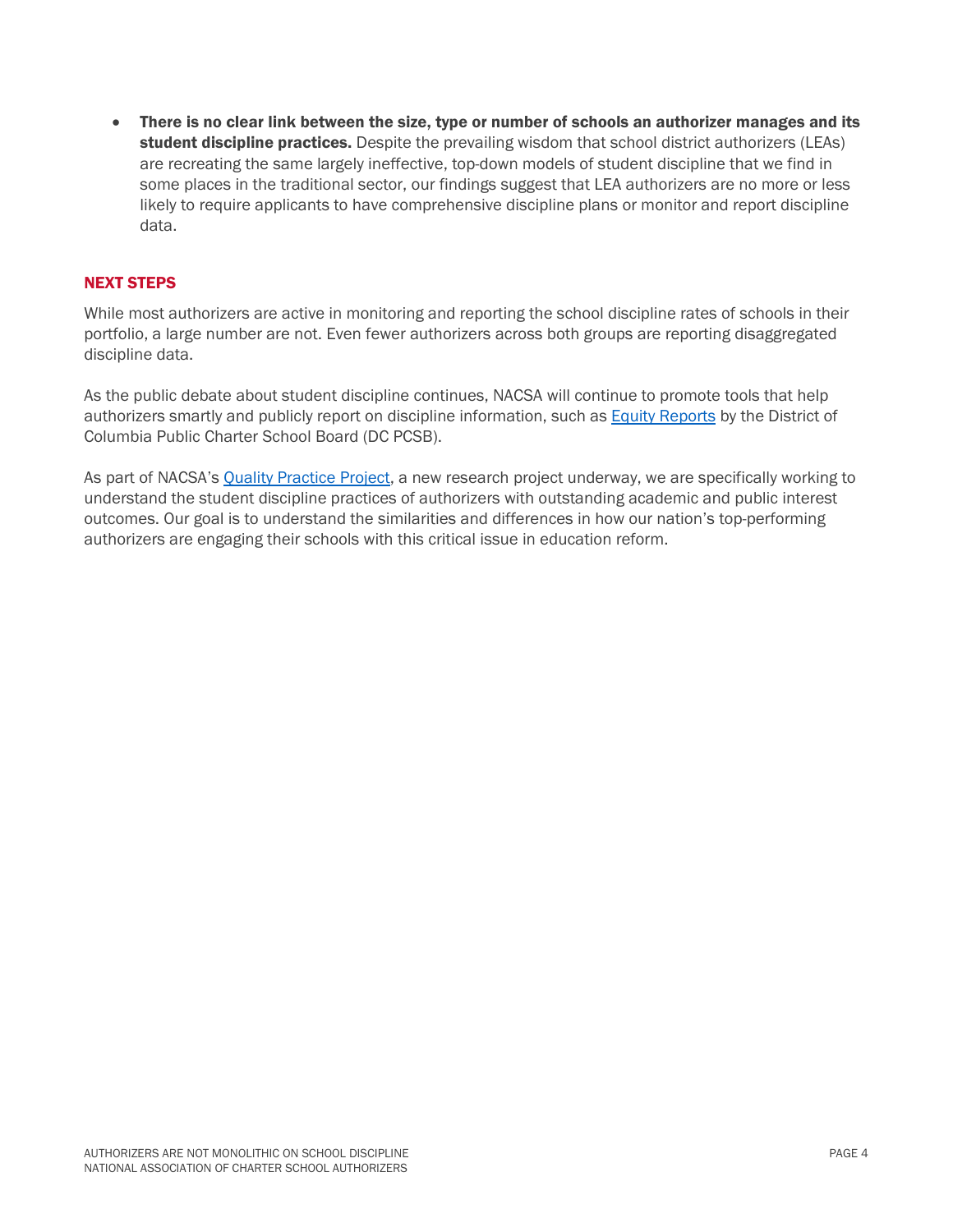## APPROACH & ANALYSIS

Cluster analysis and related methods were used to explore whether there are different groups of authorizing practices and perspectives on school discipline. Similar to other research that has used these methods to classify school leader/principal perspectives on school discipline, $^1$  $^1$  we explored the degree to which there are reliable groups of authorizers that systematically differed on a range of practices, perspectives, and other attributes.[2](#page-4-1)

### SAMPLE

The sample of authorizers completing NACSA's 2015 annual survey and used in this analysis is expansive and highly representative of authorizers overseeing 10 or more schools, but may not be fully representative of all authorizers nationwide. $3$  The sample includes authorizers from every state with charter schools. Collectively, sampled authorizers oversaw 4,686 charter schools, or about 70 percent of all charter schools across the country in 2015. NACSA intentionally oversamples authorizers with 10 or more schools, as this group of authorizers oversees the vast majority of charter schools, is where professional practices are most evident, and where most national attention is concentrated. Given this, caution should be taken in extending these findings to authorizers with only a few schools in their portfolio.

### **OUTCOMES**

There appear to be two groups of authorizers with different practices related to the oversight of school discipline:

### Group 1: "Hands Off" Authorizing Group

The first group of authorizers that emerged from the data might be termed "Hands Off," as they do not appear to take an active role in monitoring and overseeing a range of school discipline practices. This group of authorizers, which made up about 40 percent of the authorizers we surveyed, was much less likely to use a number of application, data collection, monitoring and reporting practices (see Table 1). About one-third of authorizers in this group reported doing things like requiring applicants to have comprehensive discipline plans that include suspension and expulsion practices (38 percent), and one in five reported monitoring suspension and expulsion rates (21 percent) or publicly reporting suspension or expulsion rates (21 percent). In addition, only six percent of authorizers in this group publicly report discipline data, and none publicly report disaggregated data or set performance expectations.

### Group 2: "Monitoring & Reporting" Authorizing Group

Conversely, a second distinct group of authorizers emerged from the data, which might be termed the "Monitoring & Reporting" group. This group of authorizers is larger than the Hands Off authorizing group, comprising about 60 percent of authorizers we surveyed. Nearly all authorizers in this group require disciplinary plans that include suspension and expulsion practices at the application phase (96 percent) and collect and monitor disciplinary data (100 percent). In addition, more than two in three authorizers publicly report disciplinary data and about 40 percent publicly report disaggregated discipline data. Similar to the Hands Off Group, few set performance expectations for suspension or expulsion rates.

<span id="page-4-0"></span> <sup>1</sup> See e.g., Rausch, M.K. (2014) *Discipline, equity, and race: School discipline in public charter schools* (Doctoral dissertation). Retrieved from ProQuest/UMI Dissertation Publishing. UMI Number 3646708; Skiba, R., Chung, C.G, Trachok, M., Baker, T., Sheya, A., & Hughes, R. L. (2014). Parsing disciplinary disproportionality: Contributions of infraction, student, and school characteristics to out-of-school suspension and expulsion. *American Educational Research Journal, 51*(4), 640-670; Skiba, R.J., Edl, H., & Rausch, M.K. (2007, April). *How do principals feel about discipline?:*  <sup>2</sup> See Appendix A for a detailed methods description and a description of the survey. Exact questions used in the survey can be found in Appendix B. <sup>3</sup> See Appendix A for a more complete description of the sample used in this analysis.

<span id="page-4-2"></span><span id="page-4-1"></span>AUTHORIZERS ARE NOT MONOLITHIC ON SCHOOL DISCIPLINE PAGE 5 NATIONAL ASSOCIATION OF CHARTER SCHOOL AUTHORIZERS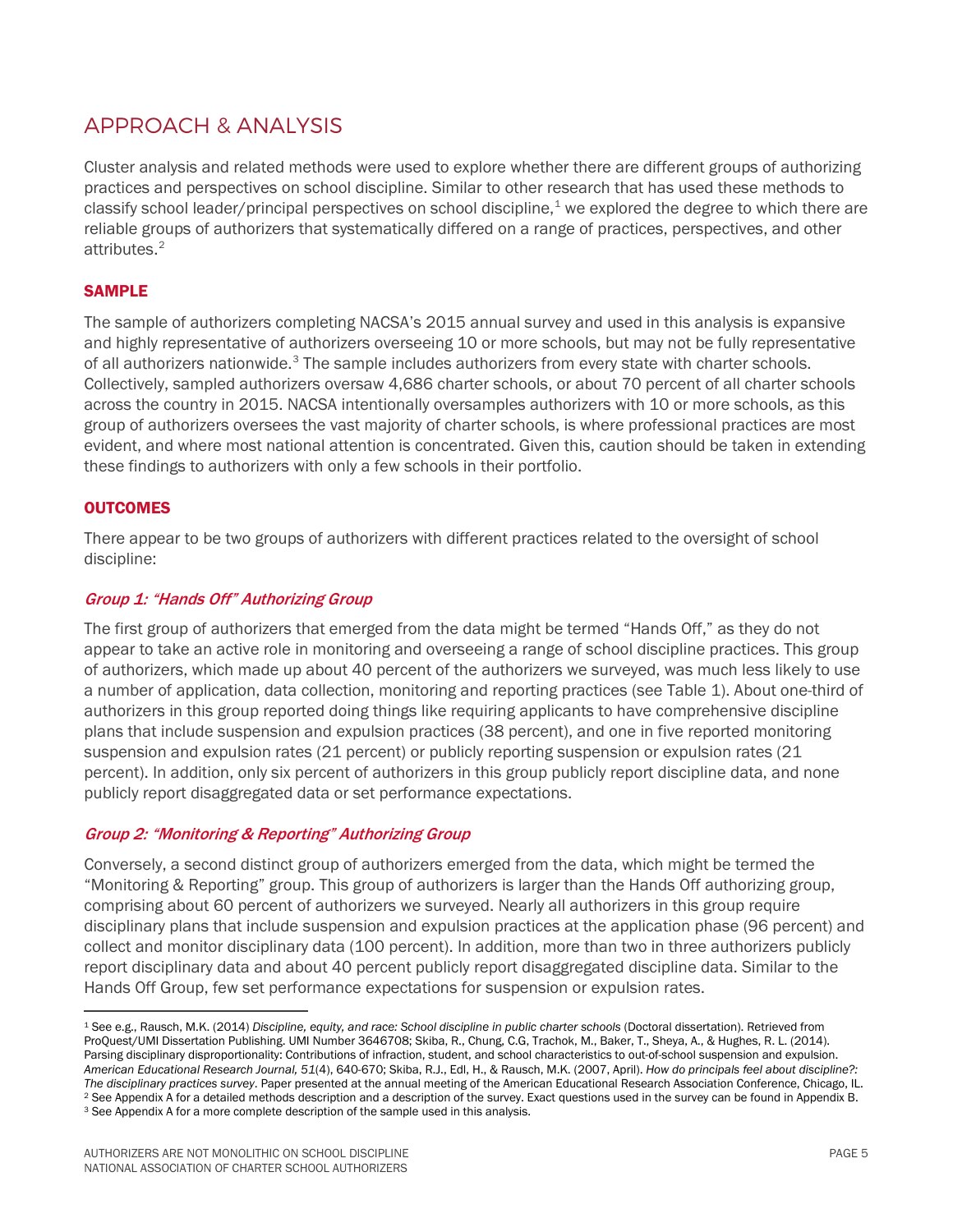|                                                                                                                    | Percent Yes Responses |              |
|--------------------------------------------------------------------------------------------------------------------|-----------------------|--------------|
| <b>TABLE 1: AUTHORIZER GROUPS ON PRACTICES</b>                                                                     | Hands Off             | Monitor &    |
|                                                                                                                    | Group                 | Report Group |
| Requiring applications to have comprehensive discipline plans that include                                         | 38%                   | 96%          |
| suspension and expulsion practices                                                                                 |                       |              |
| Collect or receive suspension and expulsion data                                                                   | 38%                   | 100%         |
| Monitor school suspension or expulsion rates                                                                       | 21%                   | 100%         |
| Publicly report suspension or expulsion rates                                                                      | 6%                    | 63%          |
| Publicly report disaggregated suspension or expulsion rates (by race/ethnicity,                                    | $O\%$                 | 41%          |
| socioeconomic status, special education status)                                                                    |                       |              |
| Set performance expectations for suspension or expulsion rates, beyond what<br>is required in federal or state law | $O\%$                 | 16%          |
|                                                                                                                    |                       |              |

*Note: All items are significant at the p<.001 level. Hands Off group comprised 39% of the sample, while the Monitor & Report group comprised 61% of the sample.*

While authorizers differ tremendously in practices, far fewer differences exist on disciplinary philosophy, intervention practices and other attributes. While practices toward addressing exclusionary discipline differed markedly, they did not differ in intervention practices, philosophies on discipline, type and portfolio size.

Intervention Practices. While the "Hands Off" and "Monitor & Report" groups differed on a range of practices, both groups appear to be relatively inactive in intervention practices (see Table 2). For nearly every item surveyed, 25 percent or less of authorizers across groups said they have used (or would consider using) those practices. Even the one item the two groups of authorizers significantly differed (requiring schools to connect with discipline or climate experts), few authorizers in each group reported an affirmative response to those actions (6 percent compared to 20 percent).

| TABLE 2: AUTHORIZER GROUPS AND INTERVENTION                      | Percent Yes Response |              |
|------------------------------------------------------------------|----------------------|--------------|
| <b>PRACTICES</b>                                                 | Hands Off            | Monitor &    |
|                                                                  | Group                | Report Group |
| Require schools to access effective practices                    | 13%                  | 19%          |
| Require schools to connect with discipline/climate experts       | 6%                   | 20%          |
| Require changes to school staffing plans                         | 4%                   | 9%           |
| Require changes to school discipline policies                    | 21%                  | 28%          |
| Require changes/establishment of remediation/action plans        | 19%                  | 25%          |
| Revoked/not renewed charter for persistent discipline violations | 2%                   | 3%           |
| Other penalties for rates deemed too high                        | 0%                   | 7%           |

*Note: Bolded and italicized items are significant at the p<.001 level. Hands Off group comprised 39% of the sample, while Monitor & Report Group comprised 61% of the sample.*

**Authorizer Perspectives.** Authorizers were asked to rate their level of agreement with four questions related to their philosophy on school discipline.<sup>[4](#page-5-0)</sup> Authorizers did not significantly differ on any of those four questions across both groups (see Table 3). Most of the average responses to those questions were in the "neutral" range, and each group's average response did not differ much from each other.

<span id="page-5-0"></span> <sup>4</sup> Typically, the organization's day-to-day decision makers (e.g., charter school director, executive director, superintendent) respond to NACSA's annual survey and thus responses are best understood as the perspectives of those stakeholders and are not necessarily an official position of the authorizing institution.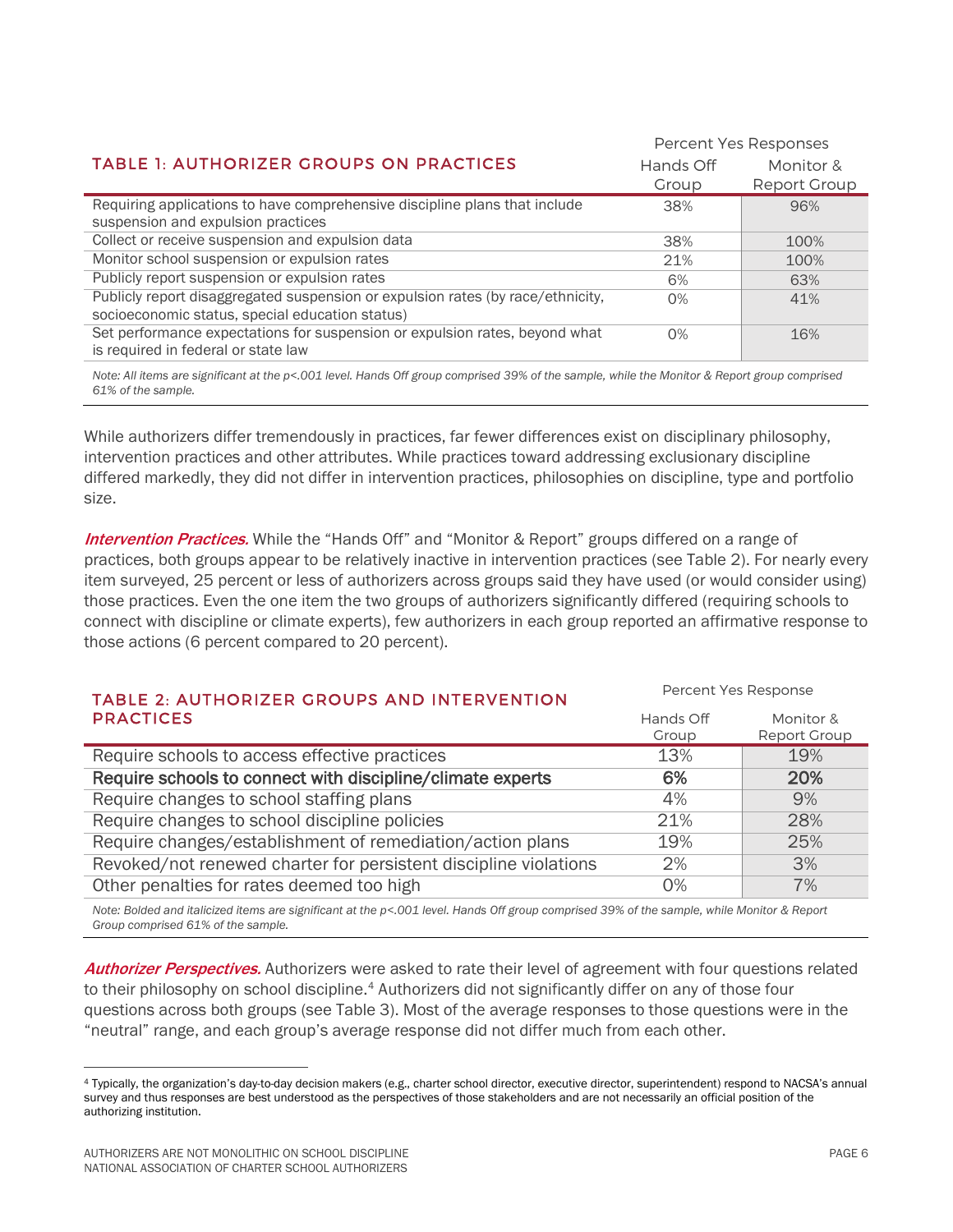### TABLE 3: AUTHORIZER GROUPS AND PERSPECTIVES ON DISCIPLINE

| TABLE 5: AUTHORIZER GROUPS AND<br>PERSPECTIVES ON DISCIPLINE                                                    | Hands Off<br>Group | Monitor & Report<br>Group |
|-----------------------------------------------------------------------------------------------------------------|--------------------|---------------------------|
| Charter school suspension and expulsion rates should be similar<br>to community where charter school is located | 3.2                | 3.6                       |
| Setting performance expectations is appropriate activity for<br>authorizers                                     | 3.0                | 3.2                       |
| Setting performance expectations infringes on charter school<br>autonomy                                        | 3.0                | 2.7                       |
| Charter schools should have full autonomy in suspension and<br>expulsion practices within federal/state law     | 29                 | 29                        |
|                                                                                                                 |                    |                           |

Average Response

*Note: Response scale was from 1 (Strongly Disagree) to 5 (Strongly Agree), with 3 representing "Neither Agree nor Disagree". None of the items are significant at the p<.001 level. Hands Off group comprised 39% of the sample, while Monitor & Report group comprised 61% of the sample.*

Groups by Size & Type. Do the two groups of authorizers differ by size and type? The short answer is no. While there is some slight variation between the two groups of authorizers by type, those differences are relatively small and not statistically significant (see Figure 1). In addition, the numbers of schools overseen and total number of students in those schools were not significantly different by authorizer group.

### FIGURE 1: PERCENT OF AUTHORIZERS BY TYPE IN EACH GROUP



*Note: None of the differences by type by group are statistically significant. Monitor & Report group comprised 61% of the sample, while Hands Off group comprised 39% of the sample. LEA = Local Education Agency; HEI = Higher Education Institution; ICB = Independent Charter Board; NFP = Not*  for Profit Authorizer; SEA = State Education Agency. Non-Educational Government (NEG) authorizers are not reflected due to a very small number in *the country.*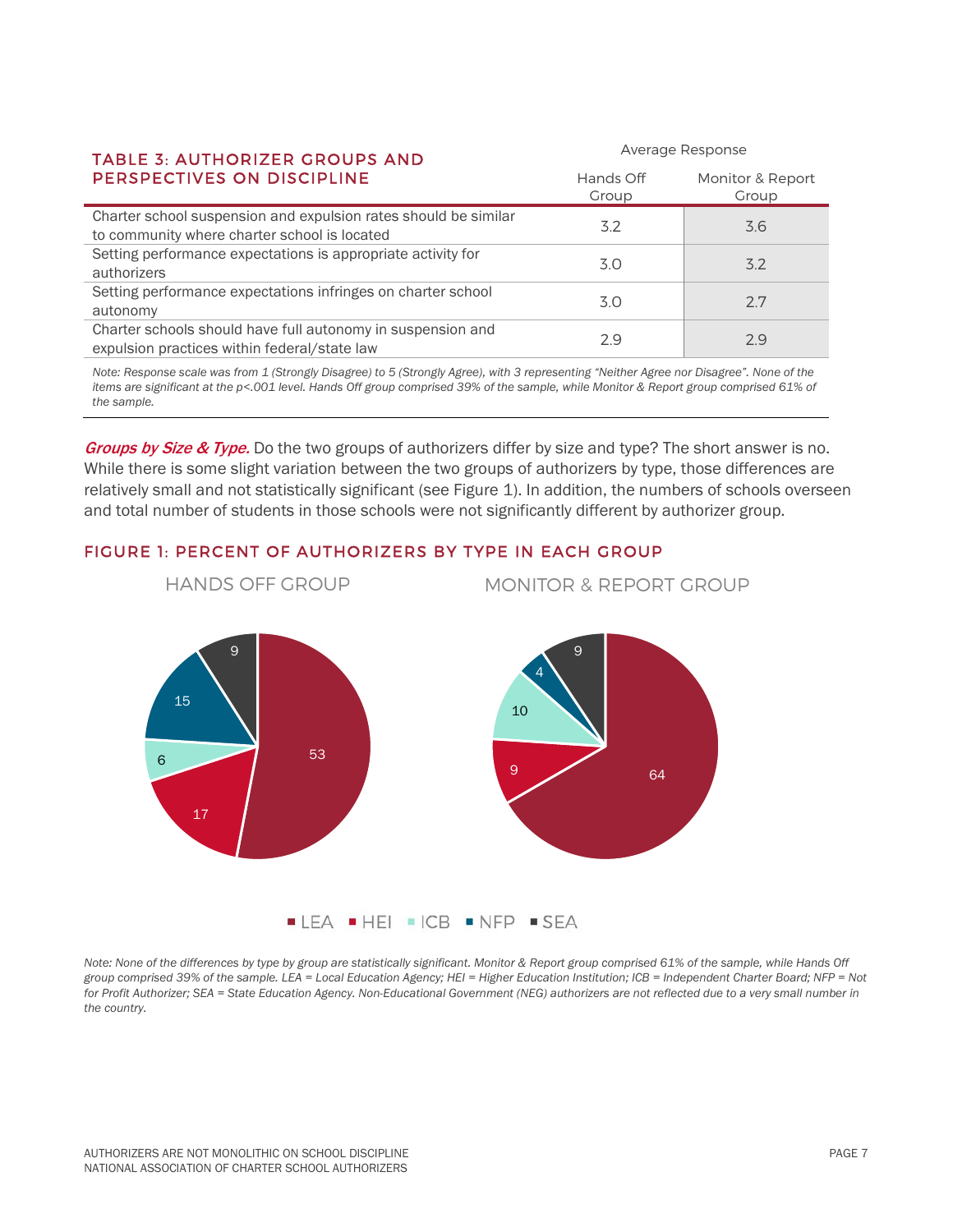### **CONCLUSION**

This analysis makes clear that authorizers do not approach school discipline in the same way. There appears to be two distinct groups of authorizers. Approximately two-thirds of authorizers are in the Monitor & Report group, using a range of practices, compared to the other third of "Hands Off" authorizers.

Factors beyond authorizer type, number of schools or students overseen, perspectives on discipline, and intervention practices appear to drive authorizer's use of broader monitoring and oversight practices. Practices such as requiring applicants to have comprehensive discipline plans and monitoring and reporting discipline data, are independent of a number of factors and attributes one might think is related to authorizer actions. This suggests other factors—perhaps state policy, perceptions of discipline use by schools in their portfolio, or other factors—need to be explored for relationships with authorizer practices on school discipline.

Authorizers appear reluctant to--or unclear if and how to--intervene when disciplinary challenges emerge. Few authorizers have used, or would consider using a range of intervention practices in response to schoollevel challenges related to school discipline. From requiring schools to access effective practices to requiring changes to staffing or closing schools for persistent discipline violations, authorizers are not using (and have not considered using) a range of intervention practices in response to challenges.

Readers of this analysis will no doubt have strong opinions about the degree to which these findings are positive or negative. While a majority of authorizers are using approaches that appear to promote oversight and transparency, a significant number are not. In addition, most authorizers are not intervening in charter schools when school discipline problems occur, even eschewing less intrusive interventions. More information is needed on the relationship between authorizer perspectives and use of practices, and perhaps most importantly, additional analysis is needed to examine whether authorizing perspectives and practices relate to actual use of suspension, expulsion and other important student and public interest outcomes.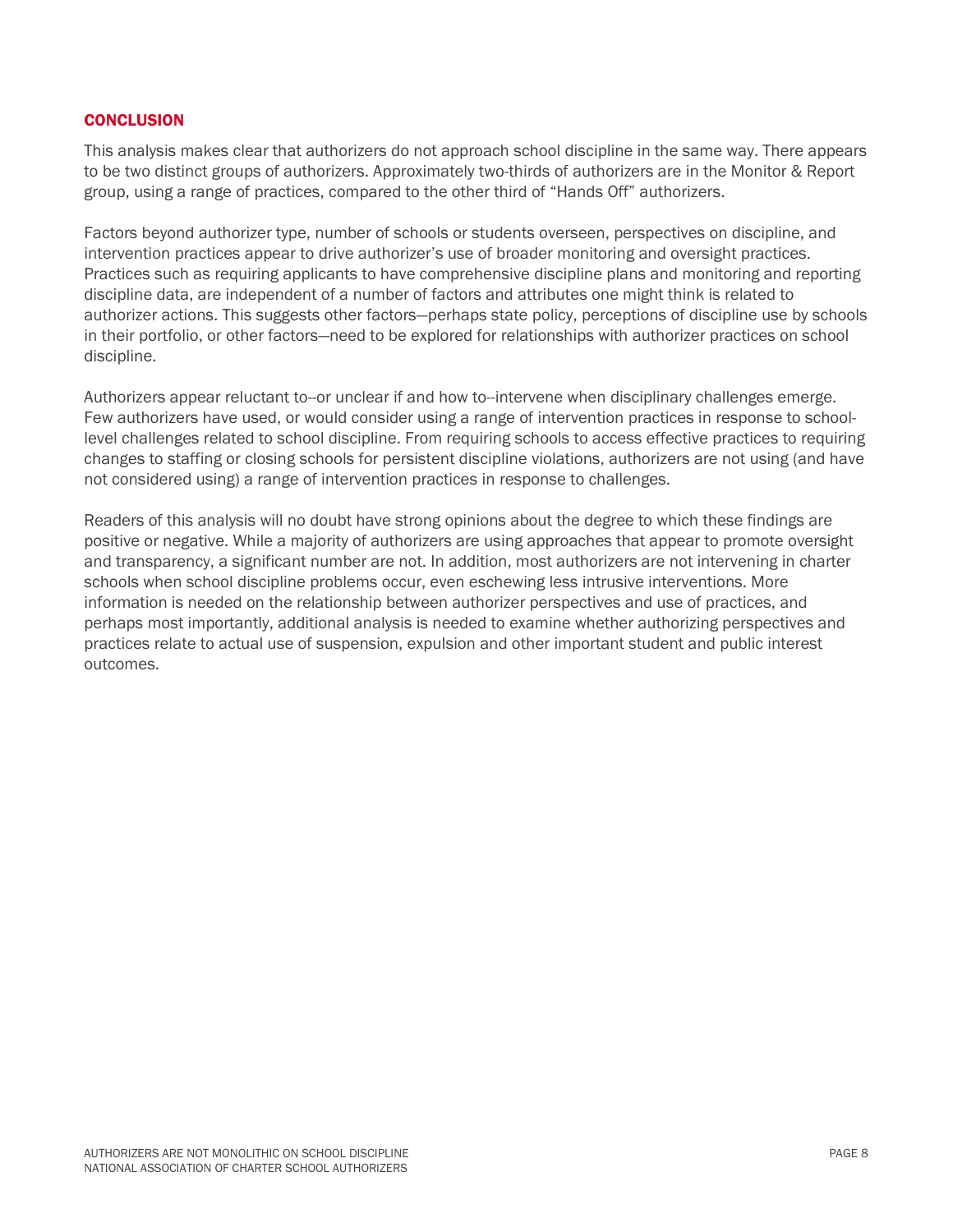## APPENDIX A: STUDY METHOD DESCRIPTION

In order to increase transparency and potentially stimulate additional research, we provide a detailed description of the methods used undergirding the results of the paper. Below we attempt to provide sufficient detail on the analysis methods used to increase confidence in the paper's findings, and so that other researchers may critique and/or use it for replication purposes.<sup>[5](#page-8-0)</sup>

### SURVEY QUESTIONS

Questions from NACSA's annual survey of authorizers were used to measure charter school authorizer's perspectives on school discipline oversight. Seventeen questions from the 107-question survey were used in the analysis of school discipline perspectives, practices, and interventions. The discipline survey questions were designed to provide data on a broad range of disciplinary perspectives and practices from charter school authorizing day-to-day decision makers. Items were developed through an examination of media topics, from authorizers themselves, and questions of interest by NACSA staff and other key stakeholders. Items inquiring about authorizer perspectives on discipline ask authorizers to rate, on a 5-point Likert scale from 1 (Strongly Disagree) to 5 (Strongly Agree), their level of agreement on each item. Items inquiring about authorizer practices and interventions ask authorizers to respond via one of three choices: Yes, No, Don't Know. The full set of questions can be found in Appendix B.

### SURVEY DATA COLLECTION PROCESS

Similar to procedures (Rausch, 2014; Skiba et al., 2014) and recommendations (Weisberg et al., 1989) used by other researchers to maximize survey response rates, multiple response formats, follow-up correspondences, and a small financial incentive were used to encourage participation. The survey was first administered online, with an invitation email and study information sheet sent electronically to 100% of large charter school authorizers (i.e., those overseeing 10 or more charter schools in 2015-2016) and 34 percent of all small authorizers (i.e., those overseeing nine or fewer charter schools in 2015-2016) via email addresses collected by NACSA over the last five years from publicly available sources, typically state department of education websites. Each authorizer received a unique access password linked only to their authorizing organization. Approximately two weeks following initial invitation, a follow-up email was sent to non-responding authorizers. Approximately two weeks after the follow-up email was sent, a paper copy of the survey, with a pre-paid return envelope, was mailed to participants who had not yet completed the survey online. The hard copy survey noted that participants could either fill out and return the hard copy or complete the survey online. Approximately two weeks after the hard copy was mailed another follow-up email was sent to all non-responding participants asking them to complete either the online or paper copy survey. Two weeks after the final follow-up email was sent and spanning for an additional three weeks, individual outreach emails were sent to large authorizers until a 75 percent or higher response rate among large authorizers was reached. Mailed paper copies of the survey were accompanied by \$5.00 as an incentive to participate in the study. Participants completing the survey online at any point had the same amount mailed to them.

Of the 429 authorizers invited to participate in the survey, a total of 164 completed the survey, yielding a response rate of just under 40 percent. By design—as the survey methodology prioritizes data collection from large authorizers—the response rate among large authorizers (76 percent) was much higher than small authorizers (25 percent).

<span id="page-8-0"></span><sup>5</sup> Please contact the first author, M. Karega Rausch, a[t karegar@qualitycharters.org](mailto:karegar@qualitycharters.org) for questions and correspondence.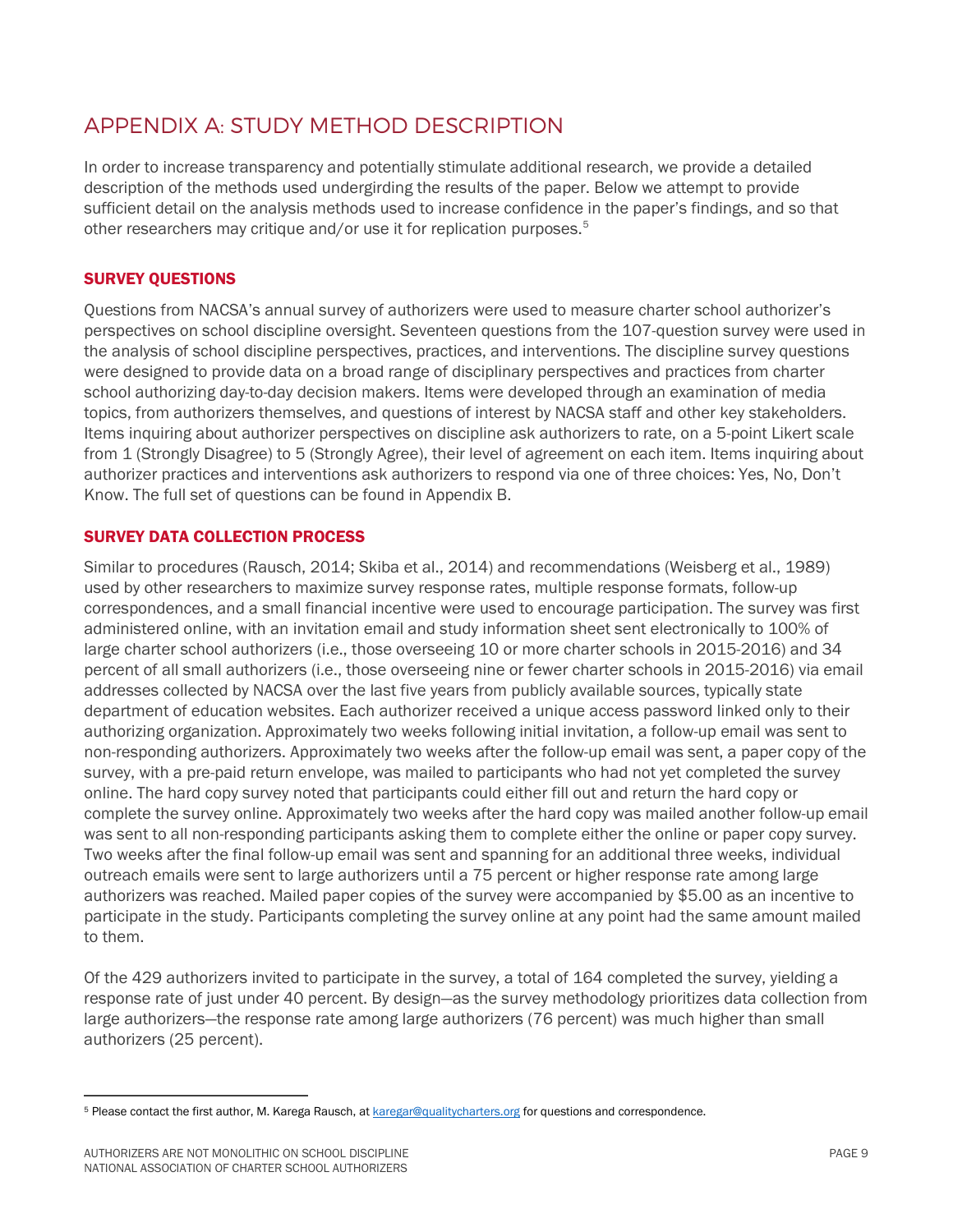### SAMPLE COMPOSITION

The sample of authorizers completing the survey and used in the analysis is expansive but may not be fully representative of all authorizers nationwide. The sample includes authorizers from every state with charter schools. Collectively sampled authorizers oversaw 4,686 charter schools or about 70 percent of all charter schools across the country. The sample contains a smaller proportion of small authorizers compared to the general population (50 percent in the sample compared to 90 percent in the population). The sample also contains a lower proportion of school district authorizers and a slightly higher proportion of higher education, state charter board, and state board/department of education and not-for-profit authorizers (see below). It also contains a lower proportion of authorizers from the west and higher proportion of authorizers from the south (see below).

| <b>AUTHORIZER TYPE</b>                    | Sample<br>Composition | Population<br>Composition |
|-------------------------------------------|-----------------------|---------------------------|
| Higher Education Institution (HEI)        | 13%                   | 5%                        |
| State Charter Board (ICB)                 | 8%                    | 1%                        |
| School District (LEA)                     | 61%                   | 90%                       |
| Municipality (NEG)                        | 1%                    | O%                        |
| Not-for-Profit Organization (NFP)         | 7%                    | 2%                        |
| State Board/Department of Education (SEA) | 9%                    | 2%                        |
| <b>TOTAL</b>                              | 100%                  | 100%                      |

| <b>AUTHORIZER REGION</b> | Sample<br>Composition | Population<br>Composition |
|--------------------------|-----------------------|---------------------------|
| Northeast                | 10%                   | 8%                        |
| South                    | 28%                   | 15%                       |
| Midwest                  | 28%                   | 28%                       |
| West                     | 35%                   | 49%                       |
| Total                    | 100%                  | 100%                      |

### CLUSTER ANALYSIS JUSTIFICATION AND METHODS

In order to describe the disciplinary philosophies and practices of charter school authorizers, all 17 disciplinary items from NACSA's survey were analyzed via a cluster analysis procedure.Cluster analysis is a multivariate procedure that organizes entities into distinct groups by maximizing between group, and minimizing within group, heterogeneity (Aldenderfer & Blashfield, 1984; Hair & Black, 2004). It is thus a method well-structured and appropriate to empirically create a classification of authorizers based on their disciplinary perspectives and practices.

The cluster analysis procedure used a number of specific methods as suggested by Norusis (2012). The analysis used a two-step cluster procedure, as it is among the only cluster analysis procedures robust enough to handle both continuous and categorical data. As the two-step procedure is highly dependent on the order of the cases in the data file, data were randomly ordered prior to analyses. The log-likelihood distance measure was used, as it is the only tool in cluster analysis designed to handle both categorical and continuous variables.

The number of clusters was not pre-determined, nor were filters applied for outliers. The number of clusters was determined via examination of changes to the Schwarz Bayesian Criterion (BIC). The goal of determining the appropriate number of clusters was to maximize within-cluster similarity (as measured by reductions in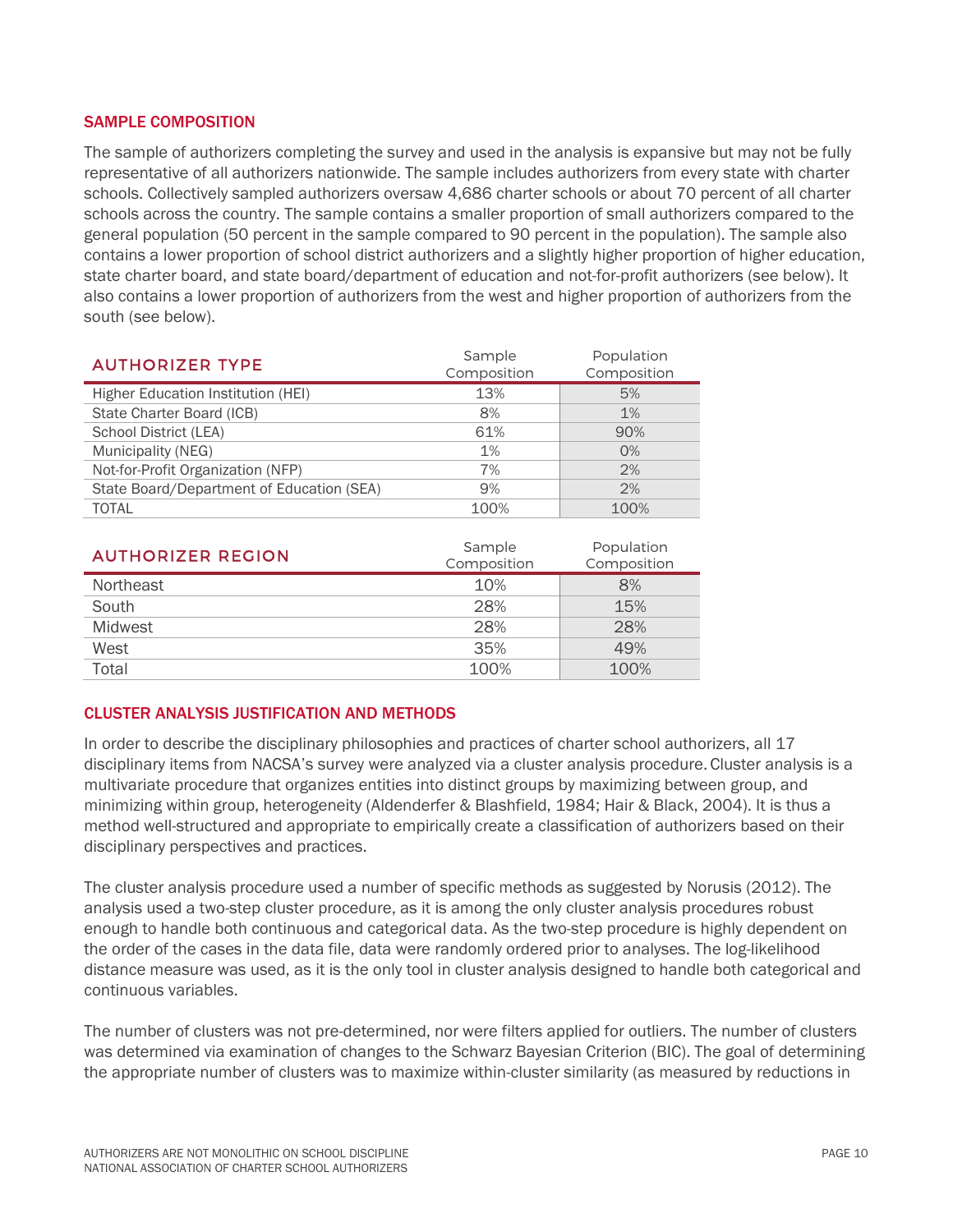the BIC) balanced by being able to interpret the underlying structure. This method ultimately resulted in the selection of two clusters, with each authorizer respondent assigned to one of those clusters.

Cluster interpretation and naming was guided by further statistical testing. Similar to methods used by Rausch (2014) and Skiba, Edl, & Rausch (2007) a series of univariate F tests (for continuous data) and chisquare tests (for categorical data) were conducted on each item to identify variables that differed significantly by cluster membership. A statistical significance adjustment was used to guard against Type 1 error when multiple statistical tests are used. Thus only items that differed by cluster membership at the p<.001 level were considered significantly different in the analysis. Descriptive names were given to clusters based on items associated with each cluster. IBM SPSS 23 was used for all analyses.

### EXAMINING FACTORS ASSOCIATED WITH AUTHORIZER PERSPECTIVES & PRACTICES

In order to understand the degree to which cluster membership is related to other factors, we examined data related to authorizer type, the number of schools the authorizer oversaw, and the total number of students in schools overseen by the authorizer. Data for these three areas are also reported by authorizers via NACSA's annual survey. In seven instances, authorizers did not report the total number of students or schools on the survey. NACSA staff manually collected those data via state department of education websites. A univariate F-test was conducted for the number of schools and number of students by cluster membership, and a chisquare test was used to analyze authorizer type differences by cluster membership. Only items that differed at the p<.001 level are described as significantly different.

### ANALYSIS OF POWER AND PRECISION

Since cluster analysis groups or classifies entities, rather than making population based estimates with inferential statistics, the ability to accurately detect group differences in the population from a given sample (i.e., statistical power) is not applicable to cluster analysis procedures (Hair & Black, 2004). However, in order to maximize the ability to accurately discriminate between groups by maximizing between-group, and minimizing within-group, heterogeneity, sample size is an important consideration. Generally, as sample size increases, the likelihood that resulting clusters will accurately depict differences between clusters also increases (Hair & Black, 2004). While the overall sample of authorizers is moderate in size, the expansiveness of the number of schools overseen by authorizers in the sample—approximately 70% of all charter schools in the country—likely increases the robustness of the findings.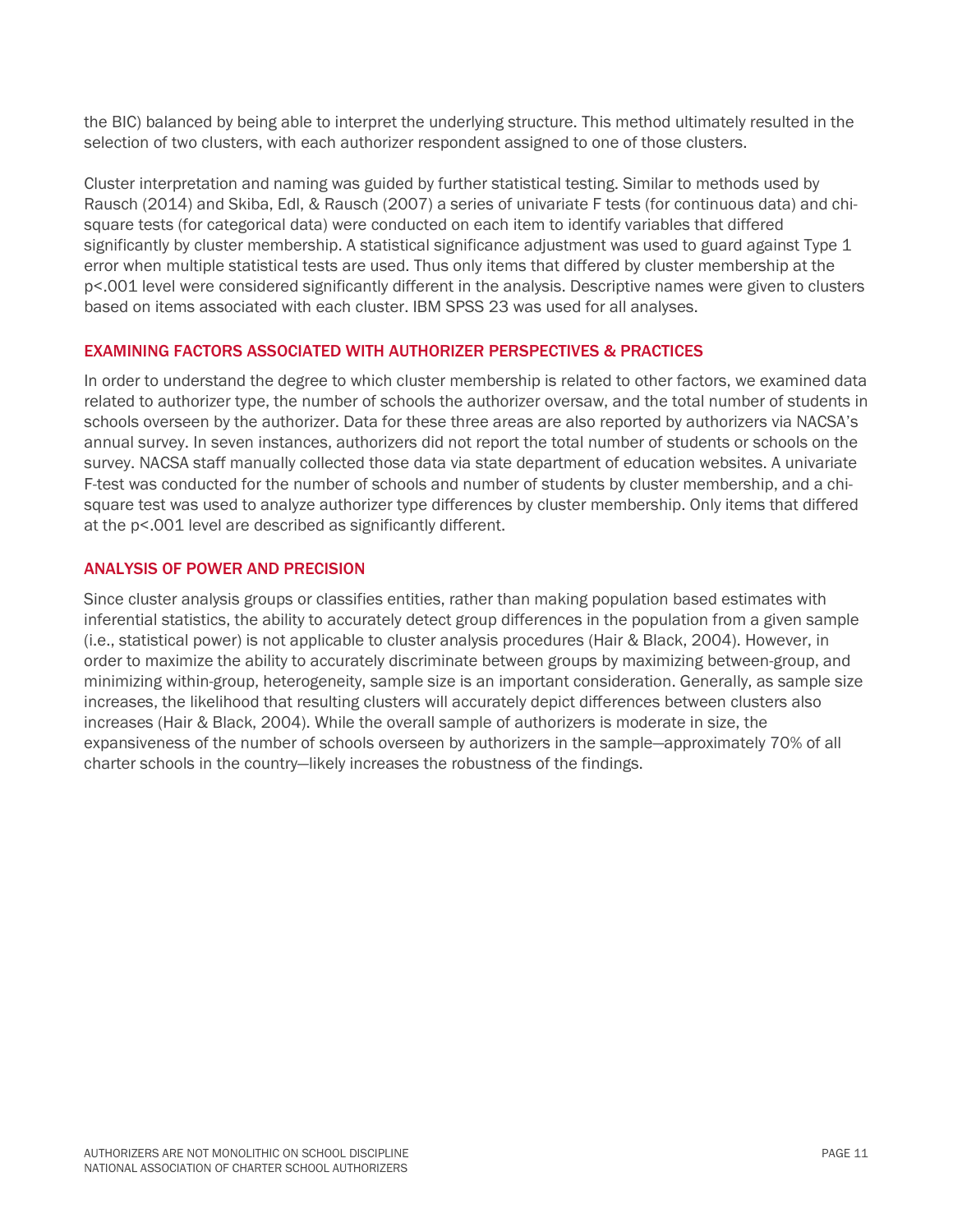# APPENDIX B: SCHOOL DISCIPLINE SURVEY QUESTIONS

### PERSPECTIVE QUESTIONS

The next set of questions asks about perspectives on school discipline practices. Please choose the response that most clearly reflects the opinion of your authorizing office. Each question is on a 1-5 scale with 1 (strongly disagree) 2 (disagree) 3 (neither agree/disagree) 4 (agree) and 5 (strongly agree).

- Our authorizing office believes charter schools should have suspension and expulsion rates similar to the community where the charter school is located.
- Our authorizing office believes that setting performance expectations for school suspension and expulsion rates, as part of a school's performance framework or other methods that specify an authorizer's expectations of schools, is an appropriate activity for authorizers.
- Our authorizing office believes that setting performance expectations for school suspension and expulsion rates infringes on school autonomy.
- Our authorizing office believes charter schools should have full autonomy in suspension and expulsion practices (within federal and state law requirements).

### PRACTICE QUESTIONS

The next set of questions asks about your practices related to school discipline and authorizing. Please answer "Yes," "No," or "Don't Know" for each of the following questions. Please answer "Yes" for practices your authorizing office has engaged in at least once over the last two years or if it is a current practice. Please check "No" if your office has not engaged in this practice over the last two years and it is not a current practice.

- Required charter applications to include comprehensive discipline plans that include suspension and expulsion practices
- Collected or received (from the school/network or other regulatory body) suspension and expulsion data
- Monitored school suspension and expulsion rates
- Publicly reported school suspension and expulsion rates
- Publicly reported school suspension and expulsion rates disaggregated by race/ethnicity, socioeconomic status (e.g., free/reduced lunch, paid lunch), and/or special education status
- Set performance expectations for school suspension and expulsion rates, beyond what is required in federal or state law.

### INTERVENTION QUESTIONS

The last set of questions in this section asks about your practices in addressing school discipline challenges among schools your office authorizes. Please answer "Yes," "No," or "Don't Know" for each of the following questions. Please check "Yes" for all practices engaged in over the last two years, if this is your current practice, or if you would engage in this practice in the future; please check "No" if you have not engaged in this practice over the last two years, is not a current practice or you wouldn't use this practice in the future. Otherwise, please check "Don't Know."

- Required schools to access effective practices (forums, annual meetings, virtual/electronic communication, etc.)
- Required schools to connect with school discipline/climate experts
- Required changes to school staffing plans
- Required changes to school discipline policies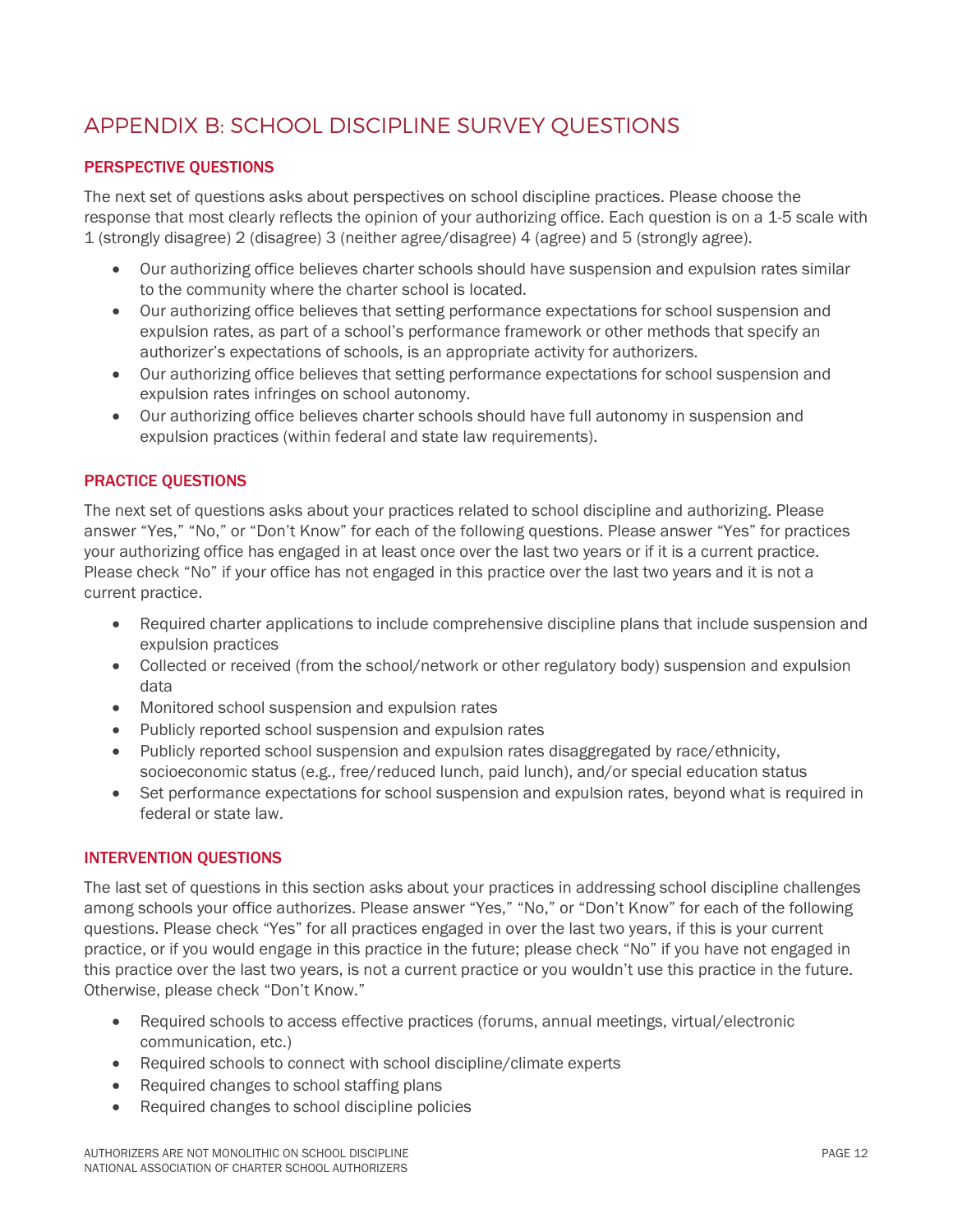- Required school remediation/action plans
- Revoked or not renewed a charter for persistent school discipline policy violations
- Other penalties for school discipline rates deemed too high